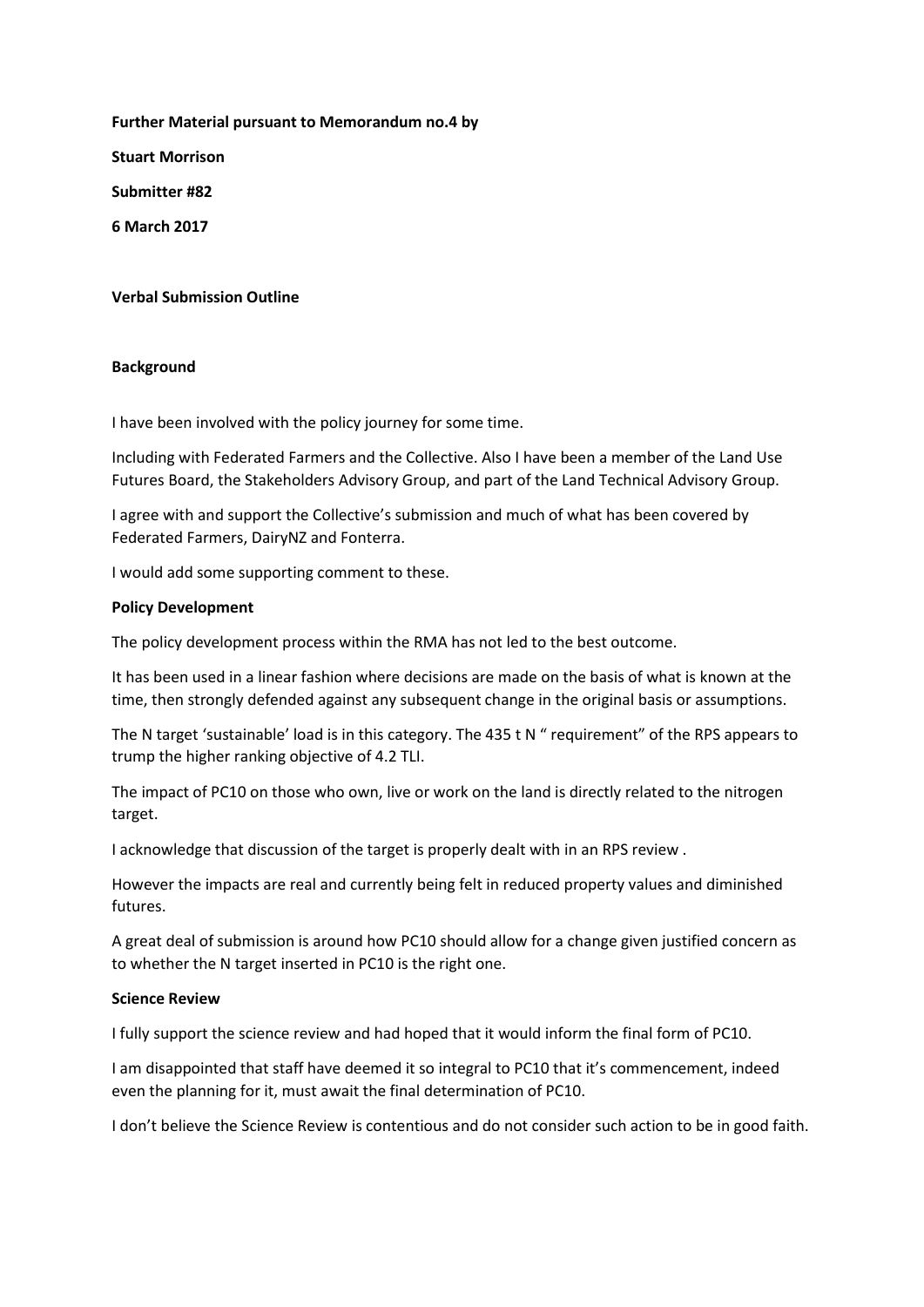Consultation through the STaG process was all about control of N through regulation. Discussion about the role of P was resisted. I did support the integrated framework and the allocation method that was arrived at in the stag process and is now part of PC10.

To properly address water quality is to examine what to do about both N and P.

The RMA process we are engaged in does not deal very well with the consideration of N in isolation as is being attempted, when the complexity of the problem requires that N and P be addressed together.

A science review that examines all relevant factors and, further, informs the policy process in a candid and transparent way is much needed.

I fully endorse Dr Tom Stephen's statement.

With regard to control of P, a position taken by staff is that it will be "extremely difficult" to make a difference, influenced I believe by their concentration on regulating N and the time pressures involved.

At a practical level farmers have taken the lead. Detainment bund mitigation of P was a farmer initiative. Discussion of recent Ngongotaha stream bank erosion is another example. We do not want regulation, rather support and research translated to action.

## **Reference Files**

The reference file methodology maintains the sector allocations over time as Overseer versions change. However this is at the expense of capturing change and innovation at farm level.

Cumulative farm level actions are what is going to make a difference in future and barriers to their expression and uptake must be avoided.

It is my understanding that the reference file system is based on a version of Overseer 6.2 with all updates compared back to this version with differences then expressed as a percentage and applied across the sectors.

Noting the 88% change between versions 5.4 and 6.2 gives little confidence that reliability is yet anywhere near satisfactory, continuing to refer back to version 6.2 unhelpfully gives a permanence to the characteristics of that version.

The alternative outlined by Fonterra is currently being successfully used and is much to be preferred.

## **Future Concerns**

Council have supported the need for certainty.

However working against this, provisions have been added that allow for the pastoral sector to be potentially liable to pick up shortfalls from the incentive fund efforts and the effects any extra urban expansion and imported sewage demands.

# **Compliance**

I add my voice to those asking for the Overseer output being the primary compliance measure.